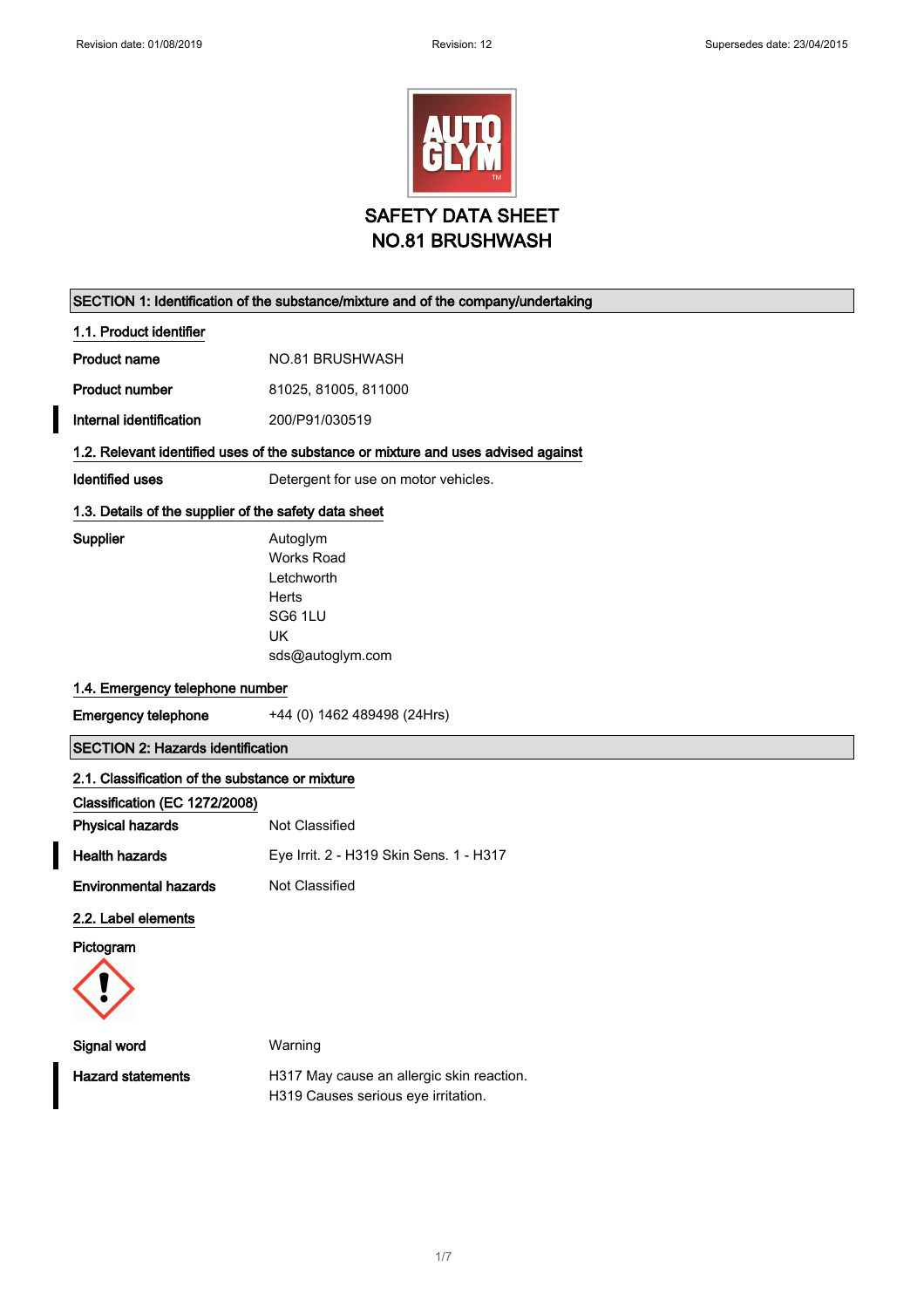| <b>Precautionary statements</b> | P305+P351+P338 IF IN EYES: Rinse cautiously with water for several minutes. Remove<br>contact lenses, if present and easy to do. Continue rinsing.<br>P337+P313 If eye irritation persists: Get medical advice/ attention.<br>P280 Wear protective gloves, eye and face protection.<br>P261 Avoid breathing vapour/ spray.<br>P302+P352 IF ON SKIN: Wash with plenty of water.<br>P333+P313 If skin irritation or rash occurs: Get medical advice/attention. |
|---------------------------------|--------------------------------------------------------------------------------------------------------------------------------------------------------------------------------------------------------------------------------------------------------------------------------------------------------------------------------------------------------------------------------------------------------------------------------------------------------------|
| Contains                        | Reaction mass of: 5-chloro- 2-methyl-4-isothiazolin-3-one [EC no. 247-500-7] and 2-methyl-<br>2H-isothiazol-3-one [EC no. 220-239-6] (3:1)                                                                                                                                                                                                                                                                                                                   |
| Detergent labelling             | 5 - < 15% anionic surfactants                                                                                                                                                                                                                                                                                                                                                                                                                                |
| statements                      | <b>Supplementary precautionary</b> P501 Dispose of contents/ container in accordance with national regulations.                                                                                                                                                                                                                                                                                                                                              |

| 2.3. Other hazards                                    |                                                          |                                |       |
|-------------------------------------------------------|----------------------------------------------------------|--------------------------------|-------|
|                                                       | <b>SECTION 3: Composition/information on ingredients</b> |                                |       |
| 3.2. Mixtures                                         |                                                          |                                |       |
|                                                       |                                                          |                                |       |
| Alcohols, C12-14, ethoxylated, sulfates, sodium salts |                                                          |                                | 5-10% |
| CAS number: 68891-38-3                                | EC number: 500-234-8                                     | REACH registration number: 01- |       |
|                                                       |                                                          | 2119488639-16-XXXX             |       |
|                                                       |                                                          |                                |       |
| <b>Classification</b><br>Skin Irrit. 2 - H315         |                                                          |                                |       |
|                                                       |                                                          |                                |       |
| Eye Dam. 1 - H318<br>Aquatic Chronic 3 - H412         |                                                          |                                |       |
|                                                       |                                                          |                                |       |
| <b>Bronopol</b>                                       |                                                          |                                | 1%    |
|                                                       |                                                          |                                |       |
| CAS number: 52-51-7                                   | EC number: 200-143-0                                     | REACH registration number: 01- |       |
|                                                       |                                                          | 2119980938-15-XXXX             |       |
| M factor (Acute) = $10$                               |                                                          |                                |       |
| Classification                                        |                                                          |                                |       |
| Acute Tox. 4 - H302                                   |                                                          |                                |       |
| <b>Acute Tox. 4 - H312</b>                            |                                                          |                                |       |
| Skin Irrit. 2 - H315                                  |                                                          |                                |       |
| Eye Dam. 1 - H318                                     |                                                          |                                |       |
| STOT SE 3 - H335                                      |                                                          |                                |       |
| Aquatic Acute 1 - H400                                |                                                          |                                |       |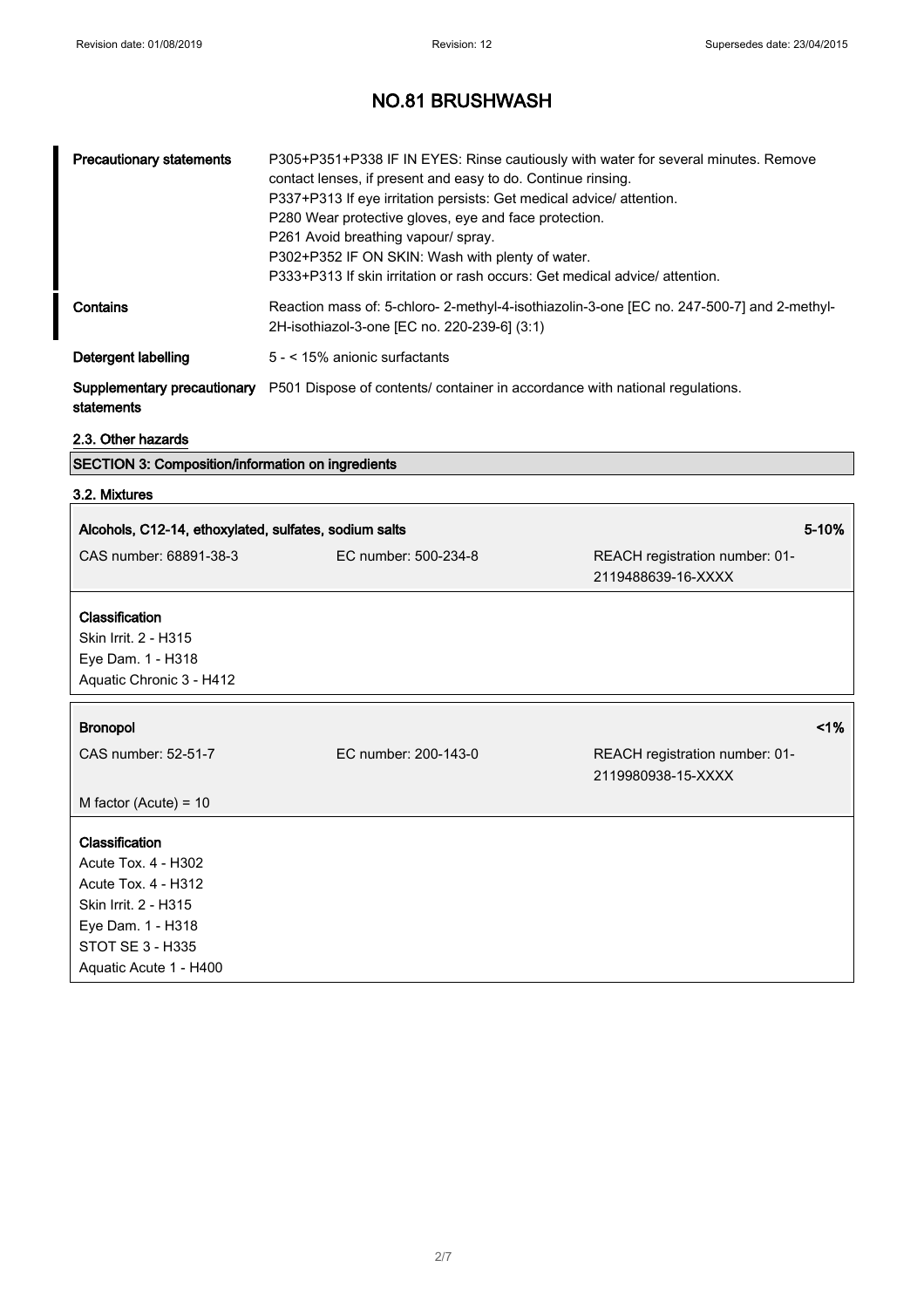| Reaction mass of: 5-chloro- 2-methyl-4-isothiazolin-3-one<br>[EC no. 247-500-7] and 2-methyl-2H-isothiazol-3-one [EC no.<br>$220 - 239 - 6$ ] (3:1)                                                           |                          | $1\%$ |
|---------------------------------------------------------------------------------------------------------------------------------------------------------------------------------------------------------------|--------------------------|-------|
| CAS number: 55965-84-9                                                                                                                                                                                        |                          |       |
| M factor (Acute) = $1$                                                                                                                                                                                        | M factor (Chronic) = $1$ |       |
| Classification<br>Acute Tox. 3 - H301<br>Acute Tox. 3 - H311<br>Acute Tox. 3 - H331<br>Skin Corr. 1B - H314<br>Eye Dam. 1 - H318<br>Skin Sens. 1 - H317<br>Aquatic Acute 1 - H400<br>Aquatic Chronic 1 - H410 |                          |       |

The full text for all hazard statements is displayed in Section 16.

# SECTION 4: First aid measures

## 4.1. Description of first aid measures

| Inhalation                                                       | Move affected person to fresh air and keep warm and at rest in a position comfortable for<br>breathing.                                                                                                                    |  |
|------------------------------------------------------------------|----------------------------------------------------------------------------------------------------------------------------------------------------------------------------------------------------------------------------|--|
| Ingestion                                                        | IF SWALLOWED: Do not induce vomiting. Rinse mouth thoroughly with water. Give plenty of<br>water to drink. Get medical attention.                                                                                          |  |
| <b>Skin contact</b>                                              | After contact with skin, take off immediately all contaminated clothing, and wash immediately<br>with plenty of water. Get medical attention if irritation persists after washing.                                         |  |
| Eye contact                                                      | Rinse immediately with plenty of water. Remove contact lenses, if present and easy to do.<br>Continue rinsing. Continue to rinse for at least 15 minutes and get medical attention.                                        |  |
| 4.2. Most important symptoms and effects, both acute and delayed |                                                                                                                                                                                                                            |  |
| Inhalation                                                       | Corrosive to the respiratory tract. May cause coughing and difficulties in breathing.<br>Congestion of the lungs may occur, producing severe shortness of breath. Coughing, chest<br>tightness, feeling of chest pressure. |  |
| Ingestion                                                        | Causes burns. Burning sensation in mouth. Ingestion may cause severe irritation of the<br>mouth, the oesophagus and the gastrointestinal tract.                                                                            |  |
| <b>Skin contact</b>                                              | May cause sensitisation by skin contact.                                                                                                                                                                                   |  |
| Eye contact                                                      | Irritating to eyes.                                                                                                                                                                                                        |  |
|                                                                  | 4.3. Indication of any immediate medical attention and special treatment needed                                                                                                                                            |  |
| <b>SECTION 5: Firefighting measures</b>                          |                                                                                                                                                                                                                            |  |
| 5.1. Extinguishing media                                         |                                                                                                                                                                                                                            |  |
| Suitable extinguishing media                                     | Use fire-extinguishing media suitable for the surrounding fire.                                                                                                                                                            |  |
| Unsuitable extinguishing<br>media                                | None known.                                                                                                                                                                                                                |  |
| 5.2. Special hazards arising from the substance or mixture       |                                                                                                                                                                                                                            |  |

Specific hazards The product is not flammable.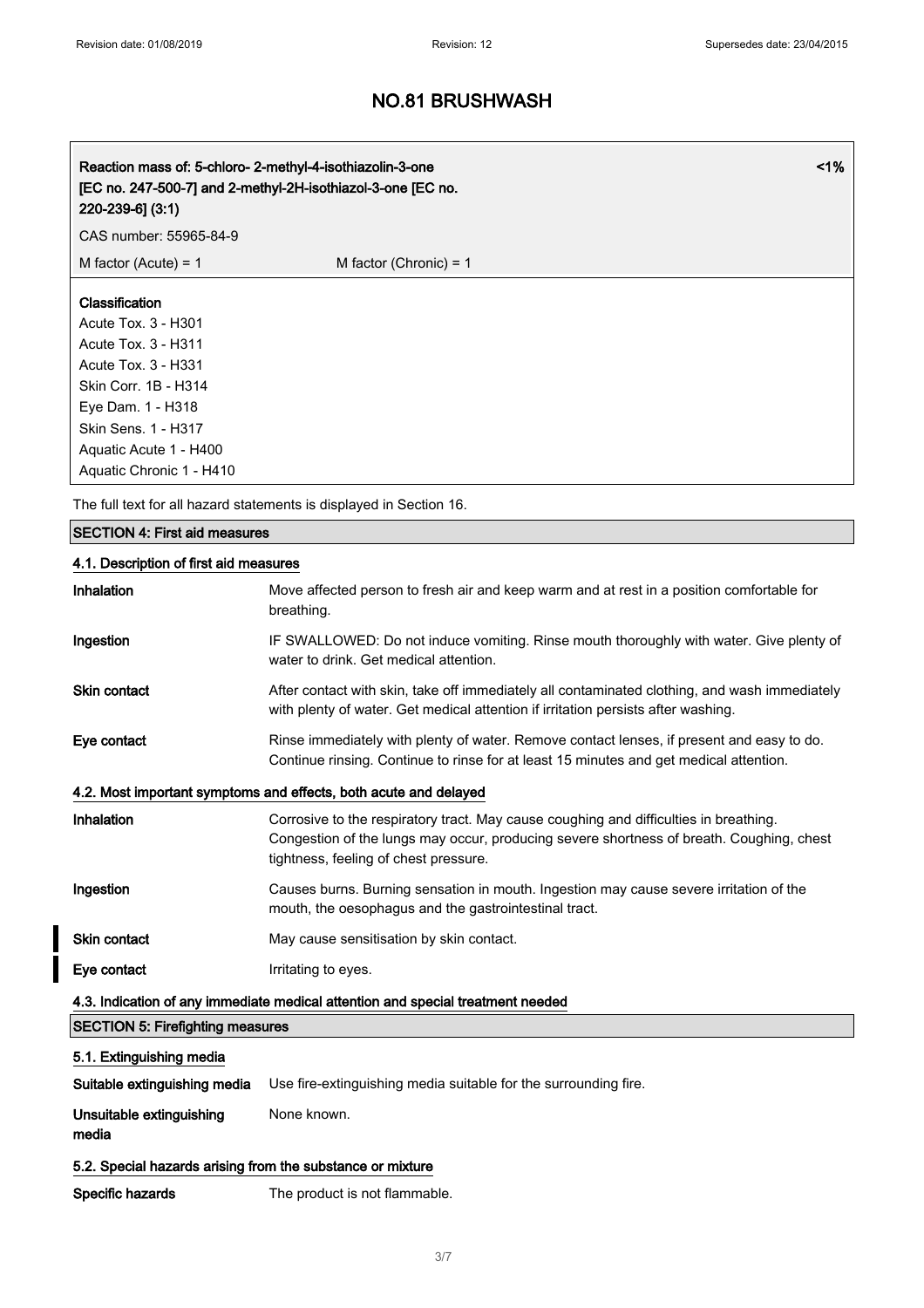| <b>Hazardous combustion</b><br>products                   | Thermal decomposition or combustion products may include the following substances:<br>Hydrogen chloride (HCl). Phosgene (COCl2).                                                                                                                  |
|-----------------------------------------------------------|---------------------------------------------------------------------------------------------------------------------------------------------------------------------------------------------------------------------------------------------------|
| 5.3. Advice for firefighters                              |                                                                                                                                                                                                                                                   |
| Protective actions during<br>firefighting                 | No specific firefighting precautions known.                                                                                                                                                                                                       |
| Special protective equipment<br>for firefighters          | Use protective equipment appropriate for surrounding materials.                                                                                                                                                                                   |
| <b>SECTION 6: Accidental release measures</b>             |                                                                                                                                                                                                                                                   |
|                                                           | 6.1. Personal precautions, protective equipment and emergency procedures                                                                                                                                                                          |
| <b>Personal precautions</b>                               | Wear protective clothing as described in Section 8 of this safety data sheet.                                                                                                                                                                     |
| 6.2. Environmental precautions                            |                                                                                                                                                                                                                                                   |
| <b>Environmental precautions</b>                          | The product is not expected to be hazardous to the environment. The product is<br>biodegradable but it must not be discharged into drains without permission from the<br>authorities.                                                             |
| 6.3. Methods and material for containment and cleaning up |                                                                                                                                                                                                                                                   |
| Methods for cleaning up                                   | Take care as floors and other surfaces may become slippery. Absorb spillage with sand or<br>other inert absorbent. Dispose of waste to licensed waste disposal site in accordance with the<br>requirements of the local Waste Disposal Authority. |
| 6.4. Reference to other sections                          |                                                                                                                                                                                                                                                   |
| Reference to other sections                               | For personal protection, see Section 8.                                                                                                                                                                                                           |
| <b>SECTION 7: Handling and storage</b>                    |                                                                                                                                                                                                                                                   |
| 7.1. Precautions for safe handling                        |                                                                                                                                                                                                                                                   |
| <b>Usage precautions</b>                                  | Read label before use. For personal protection, see Section 8. Do not breathe mist. Use only<br>in well-ventilated areas.                                                                                                                         |
| Advice on general<br>occupational hygiene                 | Do not eat, drink or smoke when using this product. Provide eyewash station. Wash hands<br>thoroughly after handling.                                                                                                                             |
|                                                           | 7.2. Conditions for safe storage, including any incompatibilities                                                                                                                                                                                 |
| <b>Storage precautions</b>                                | Store in a cool and well-ventilated place. Store in a closed container.                                                                                                                                                                           |
| Storage class                                             | Corrosive storage.                                                                                                                                                                                                                                |
| 7.3. Specific end use(s)                                  |                                                                                                                                                                                                                                                   |
| <b>SECTION 8: Exposure Controls/personal protection</b>   |                                                                                                                                                                                                                                                   |
| 8.1. Control parameters                                   |                                                                                                                                                                                                                                                   |
| 8.2. Exposure controls                                    |                                                                                                                                                                                                                                                   |
| Protective equipment                                      |                                                                                                                                                                                                                                                   |
|                                                           |                                                                                                                                                                                                                                                   |
| Appropriate engineering<br>controls                       | Provide adequate ventilation.                                                                                                                                                                                                                     |

Eye/face protection Wear eye protection. EN 166:2001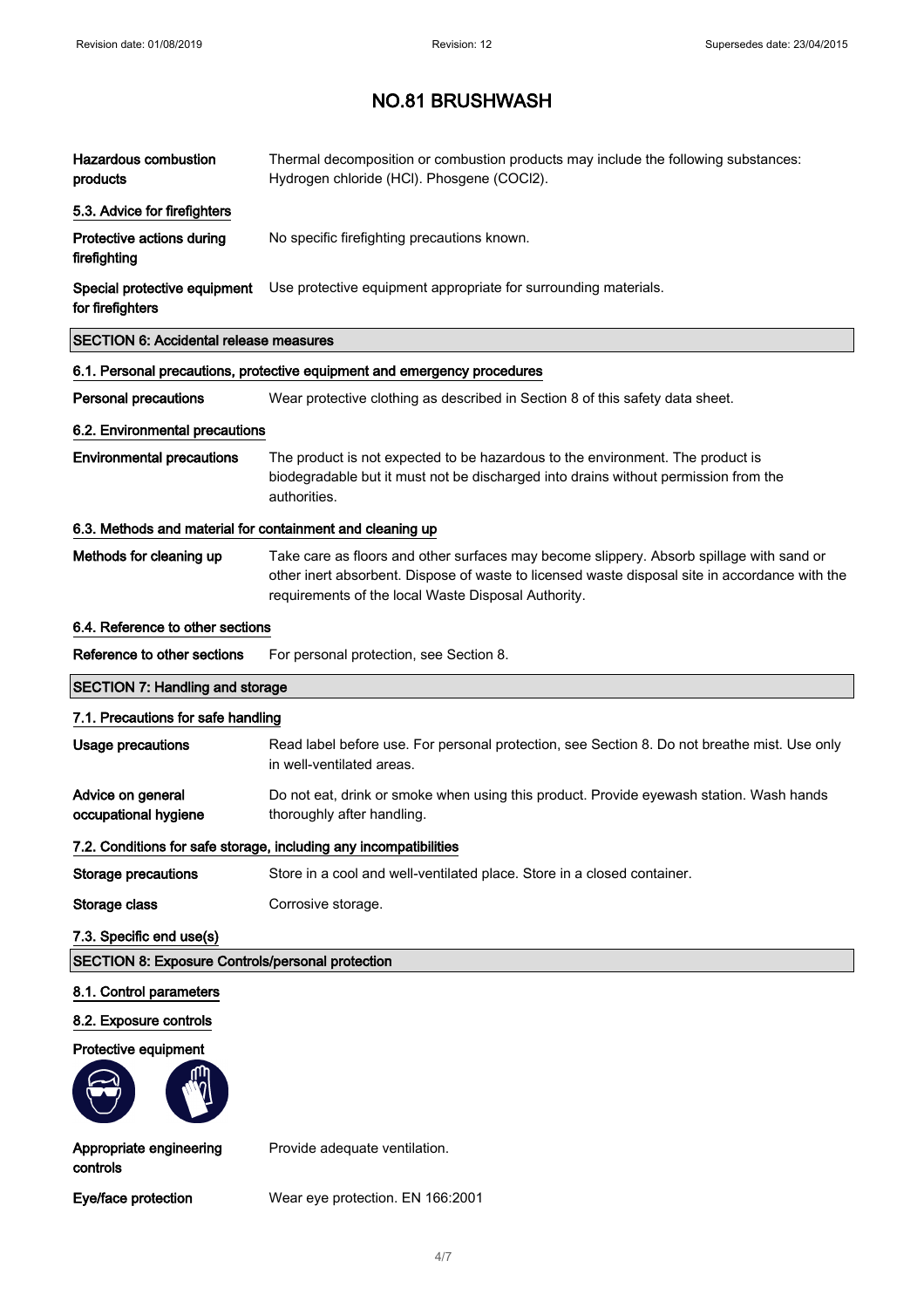| <b>Hand protection</b>                                     | To protect hands from chemicals, gloves should comply with European Standard EN374. For<br>exposure up to 8 hours, wear gloves made of the following material: Nitrile rubber. The<br>breakthrough time for any glove material may be different for different glove manufacturers. |  |
|------------------------------------------------------------|------------------------------------------------------------------------------------------------------------------------------------------------------------------------------------------------------------------------------------------------------------------------------------|--|
| Other skin and body<br>protection                          | Wear protective clothing.                                                                                                                                                                                                                                                          |  |
| <b>Respiratory protection</b>                              | If ventilation is inadequate, suitable respiratory protection must be worn.                                                                                                                                                                                                        |  |
| <b>SECTION 9: Physical and Chemical Properties</b>         |                                                                                                                                                                                                                                                                                    |  |
| 9.1. Information on basic physical and chemical properties |                                                                                                                                                                                                                                                                                    |  |
| Appearance                                                 | Clear liquid.                                                                                                                                                                                                                                                                      |  |
| Colour                                                     | Pink.                                                                                                                                                                                                                                                                              |  |
| Odour                                                      | Acidic.                                                                                                                                                                                                                                                                            |  |
| pН                                                         | pH (concentrated solution): 7.5                                                                                                                                                                                                                                                    |  |
| Initial boiling point and range                            | 100 $^{\circ}$ C $\omega$                                                                                                                                                                                                                                                          |  |
| Flash point                                                | Not applicable.                                                                                                                                                                                                                                                                    |  |
| Upper/lower flammability or<br>explosive limits            | Not applicable.                                                                                                                                                                                                                                                                    |  |
| <b>Relative density</b>                                    | ~1.065                                                                                                                                                                                                                                                                             |  |
| Solubility(ies)                                            | Completely soluble in water.                                                                                                                                                                                                                                                       |  |
| <b>Auto-ignition temperature</b>                           | Not applicable.                                                                                                                                                                                                                                                                    |  |
| 9.2. Other information                                     |                                                                                                                                                                                                                                                                                    |  |
| <b>SECTION 10: Stability and reactivity</b>                |                                                                                                                                                                                                                                                                                    |  |
| 10.1. Reactivity                                           |                                                                                                                                                                                                                                                                                    |  |
| Reactivity                                                 | The reactivity data for this product will be typical of those for the following class of materials:<br>Mineral acids. Oxidising agents.                                                                                                                                            |  |
| 10.2. Chemical stability                                   |                                                                                                                                                                                                                                                                                    |  |
| <b>Stability</b>                                           | Stable at normal ambient temperatures and when used as recommended.                                                                                                                                                                                                                |  |
| 10.3. Possibility of hazardous reactions                   |                                                                                                                                                                                                                                                                                    |  |
| <b>Possibility of hazardous</b><br>reactions               | The following materials may react with the product: Strong alkalis.                                                                                                                                                                                                                |  |
| 10.4. Conditions to avoid                                  |                                                                                                                                                                                                                                                                                    |  |
| <b>Conditions to avoid</b>                                 | Avoid heat.                                                                                                                                                                                                                                                                        |  |
| 10.5. Incompatible materials                               |                                                                                                                                                                                                                                                                                    |  |
| Materials to avoid                                         | Avoid contact with the following materials: Strong alkalis. Strong oxidising agents.                                                                                                                                                                                               |  |
| 10.6. Hazardous decomposition products                     |                                                                                                                                                                                                                                                                                    |  |
| Hazardous decomposition<br>products                        | Thermal decomposition or combustion products may include the following substances:<br>Hydrogen chloride (HCl). Phosgene (COCl2).                                                                                                                                                   |  |
| <b>SECTION 11: Toxicological information</b>               |                                                                                                                                                                                                                                                                                    |  |

# 11.1. Information on toxicological effects

# Serious eye damage/irritation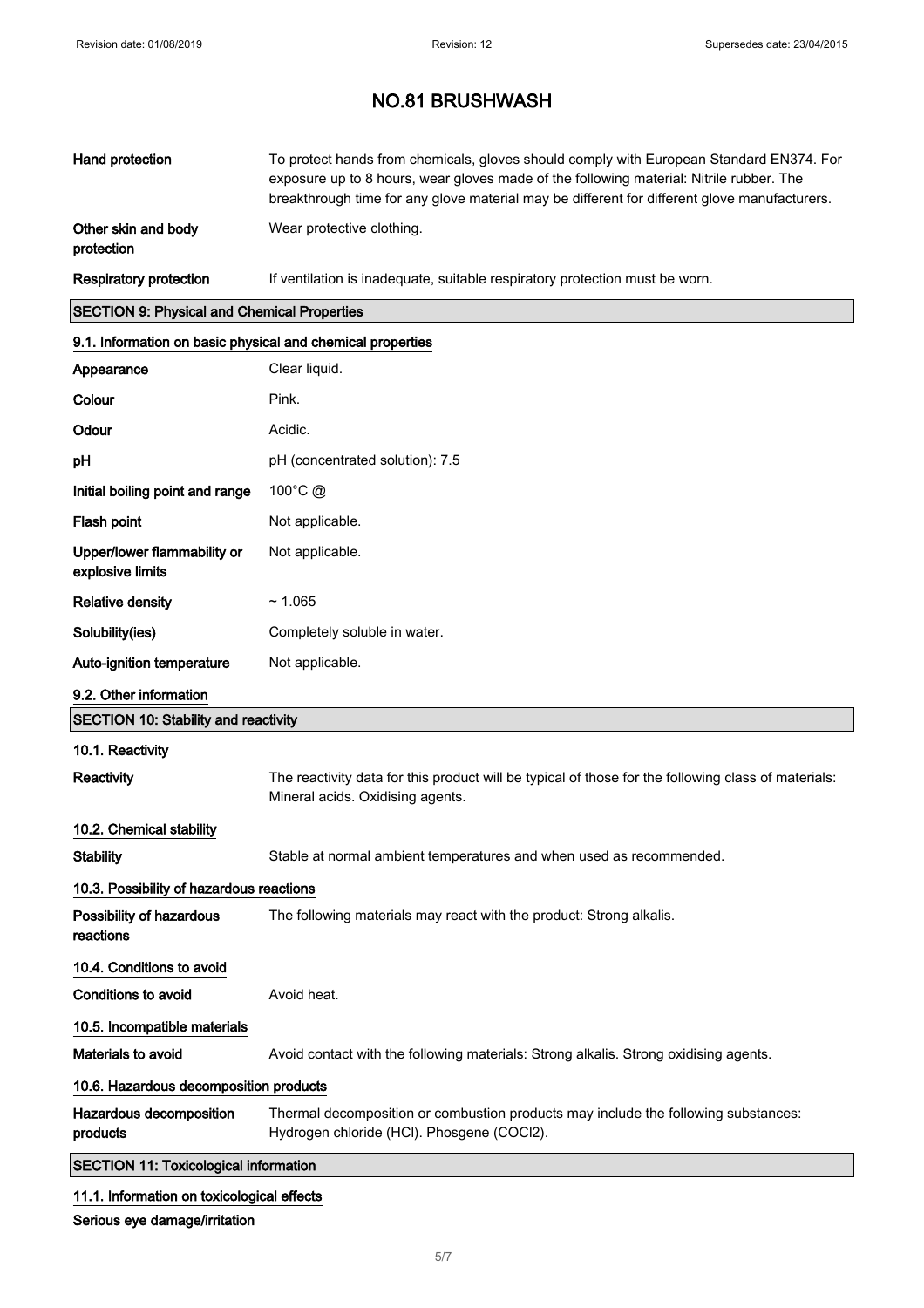$\overline{\phantom{a}}$ 

# NO.81 BRUSHWASH

| Serious eye damage/irritation Causes serious eye irritation. |                                                                                                                       |
|--------------------------------------------------------------|-----------------------------------------------------------------------------------------------------------------------|
| Skin sensitisation                                           |                                                                                                                       |
| <b>Skin sensitisation</b>                                    | Sensitising. May cause an allergic skin reaction.                                                                     |
| <b>SECTION 12: Ecological Information</b>                    |                                                                                                                       |
| 12.1. Toxicity                                               |                                                                                                                       |
| <b>Toxicity</b>                                              | The product is not expected to be hazardous to the environment.                                                       |
| 12.2. Persistence and degradability                          |                                                                                                                       |
| Persistence and degradability                                | The product is readily biodegradable.                                                                                 |
| Phototransformation                                          | Not known.                                                                                                            |
| Stability (hydrolysis)                                       | Not known.                                                                                                            |
| Biodegradation                                               | Expected to be readily biodegradable.                                                                                 |
| Biological oxygen demand                                     | Not determined.                                                                                                       |
| Chemical oxygen demand                                       | Not determined.                                                                                                       |
| 12.3. Bioaccumulative potential                              |                                                                                                                       |
| 12.4. Mobility in soil                                       |                                                                                                                       |
| 12.5. Results of PBT and vPvB assessment                     |                                                                                                                       |
| 12.6. Other adverse effects                                  |                                                                                                                       |
| <b>SECTION 13: Disposal considerations</b>                   |                                                                                                                       |
| 13.1. Waste treatment methods                                |                                                                                                                       |
| Disposal methods                                             | Dispose of waste product or used containers in accordance with local regulations                                      |
| <b>SECTION 14: Transport information</b>                     |                                                                                                                       |
| General                                                      | The product is not covered by international regulations on the transport of dangerous goods<br>(IMDG, IATA, ADR/RID). |
|                                                              |                                                                                                                       |
| 14.1. UN number                                              |                                                                                                                       |
| Not applicable.                                              |                                                                                                                       |
| 14.2. UN proper shipping name                                |                                                                                                                       |
| Not applicable.                                              |                                                                                                                       |
| 14.3. Transport hazard class(es)                             |                                                                                                                       |
| No transport warning sign required.                          |                                                                                                                       |
| 14.4. Packing group                                          |                                                                                                                       |
| Not applicable.                                              |                                                                                                                       |
| 14.5. Environmental hazards                                  |                                                                                                                       |
| Environmentally hazardous substance/marine pollutant<br>No.  |                                                                                                                       |
| 14.6. Special precautions for user                           |                                                                                                                       |
| Not applicable.                                              |                                                                                                                       |